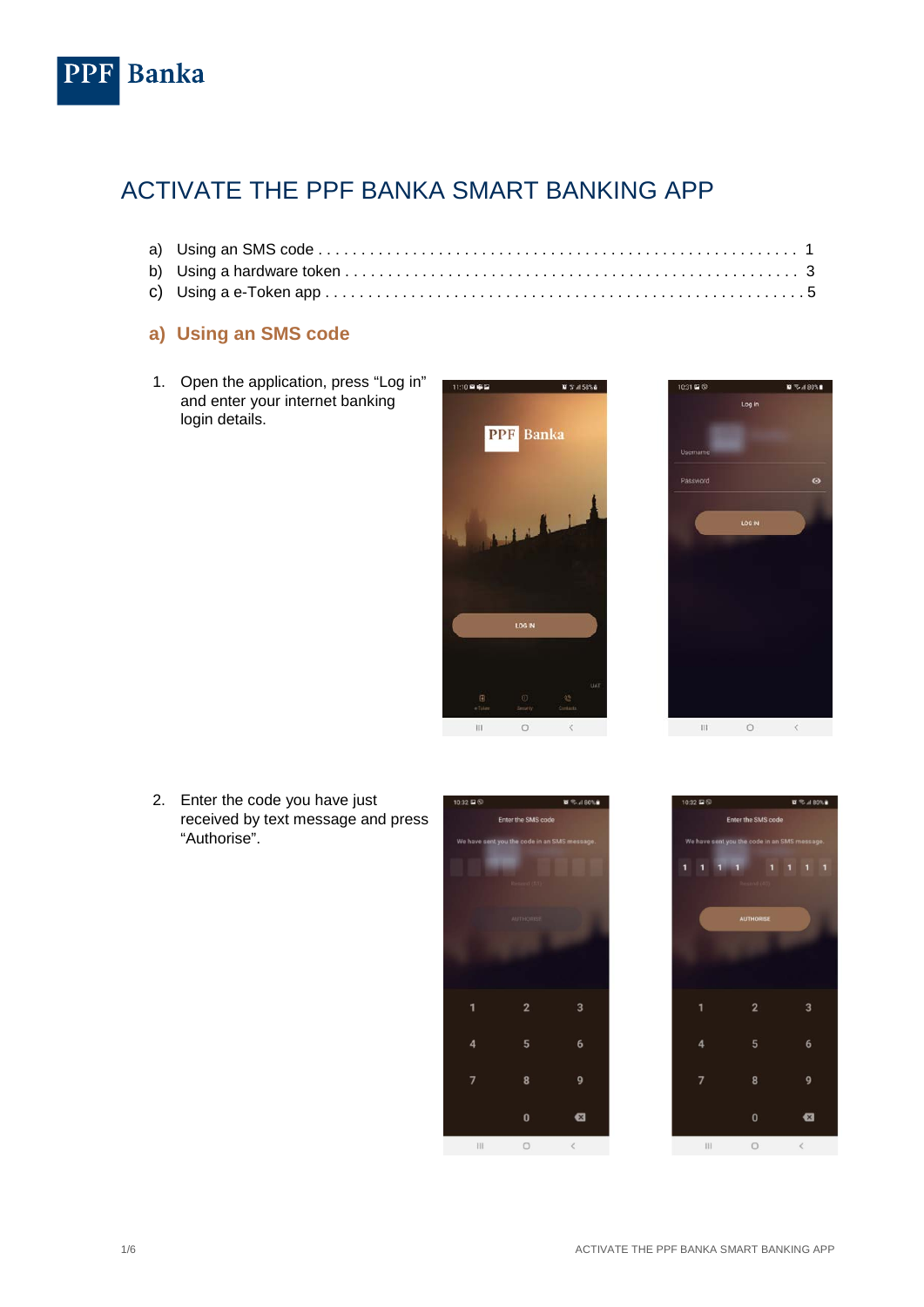3. Set up your four-digit PIN for accessing the application.



 $\mathbb{R}$  % at 80% .<br>ס⊑ 19ביו Set up a PIN for the app  $0000$  $\overline{2}$ 1  $\overline{4}$ 8  $\overline{1}$  $\mathbf{0}$  $\bullet$  $\sim$  111.  $\circ$  $\langle$ 

Λ

Would you like to receive<br>notifications from the app?

 $2.379%$ 

4. Set up your biometric login data and allow push notifications from the application.



5. The application has now been activated. You can start using it.

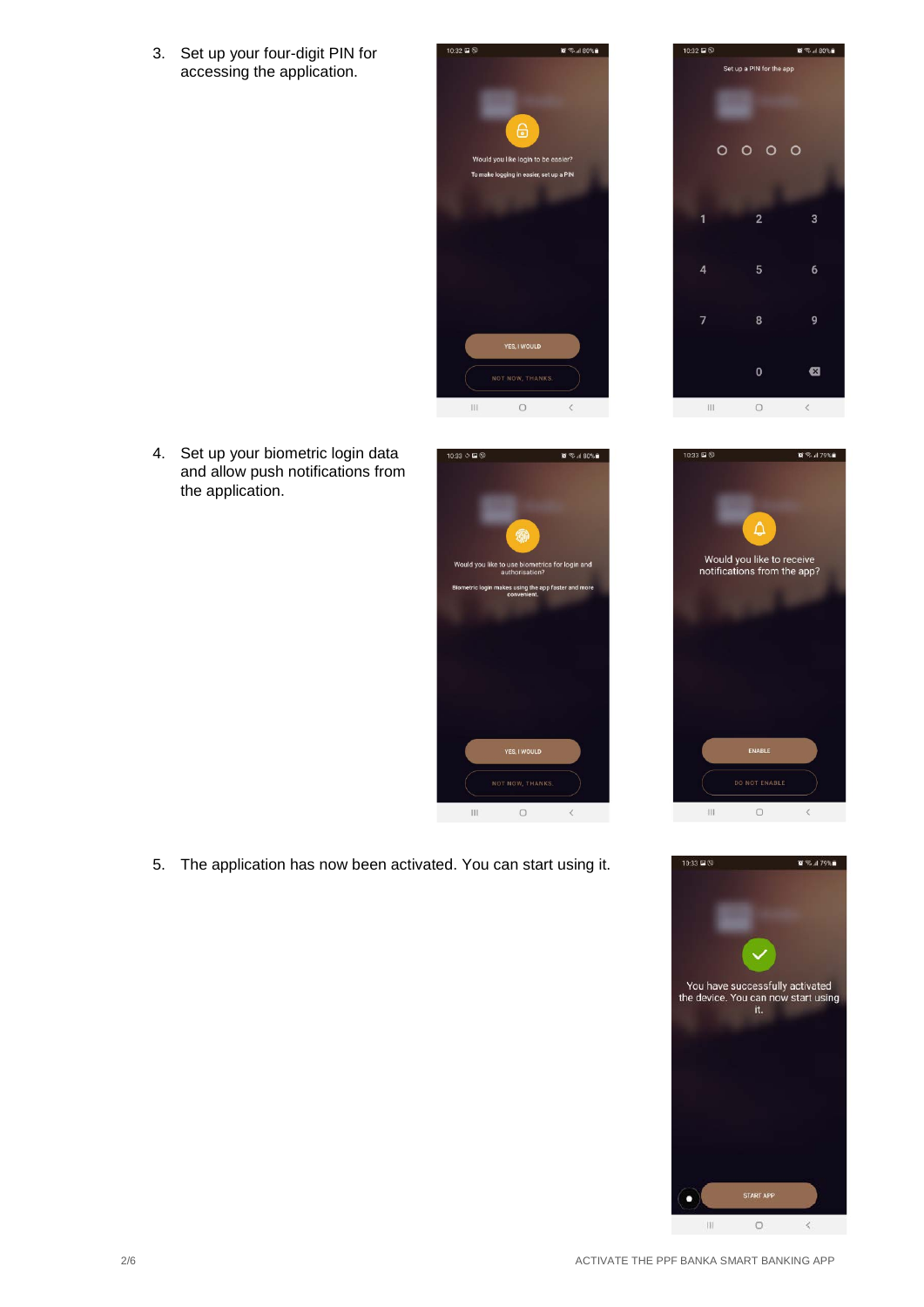## **b) Using a hardware token**

1. Open the application, press "Log in" and enter your internet banking login details.



2. Select the "Token" authentication method and point the hardware token at the Cronto code.









3. Enter the numerical code from the hardware token into the app and press "Authorise", and then choose a four-digit PIN.



 $\acute{\text{c}}$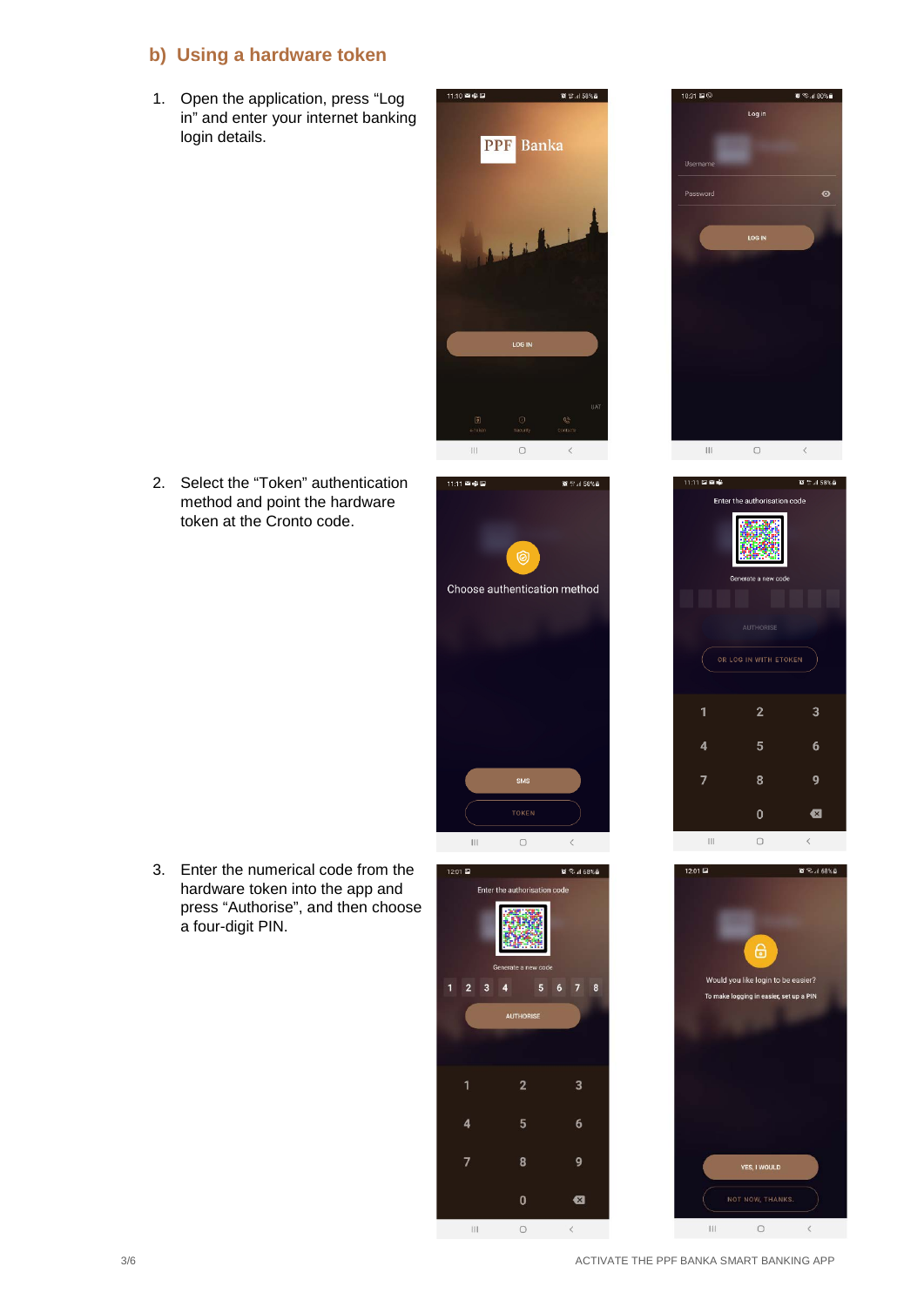4. Set up your biometric login data and allow push notifications from the application.



5. The application has now been activated. You can start using it.



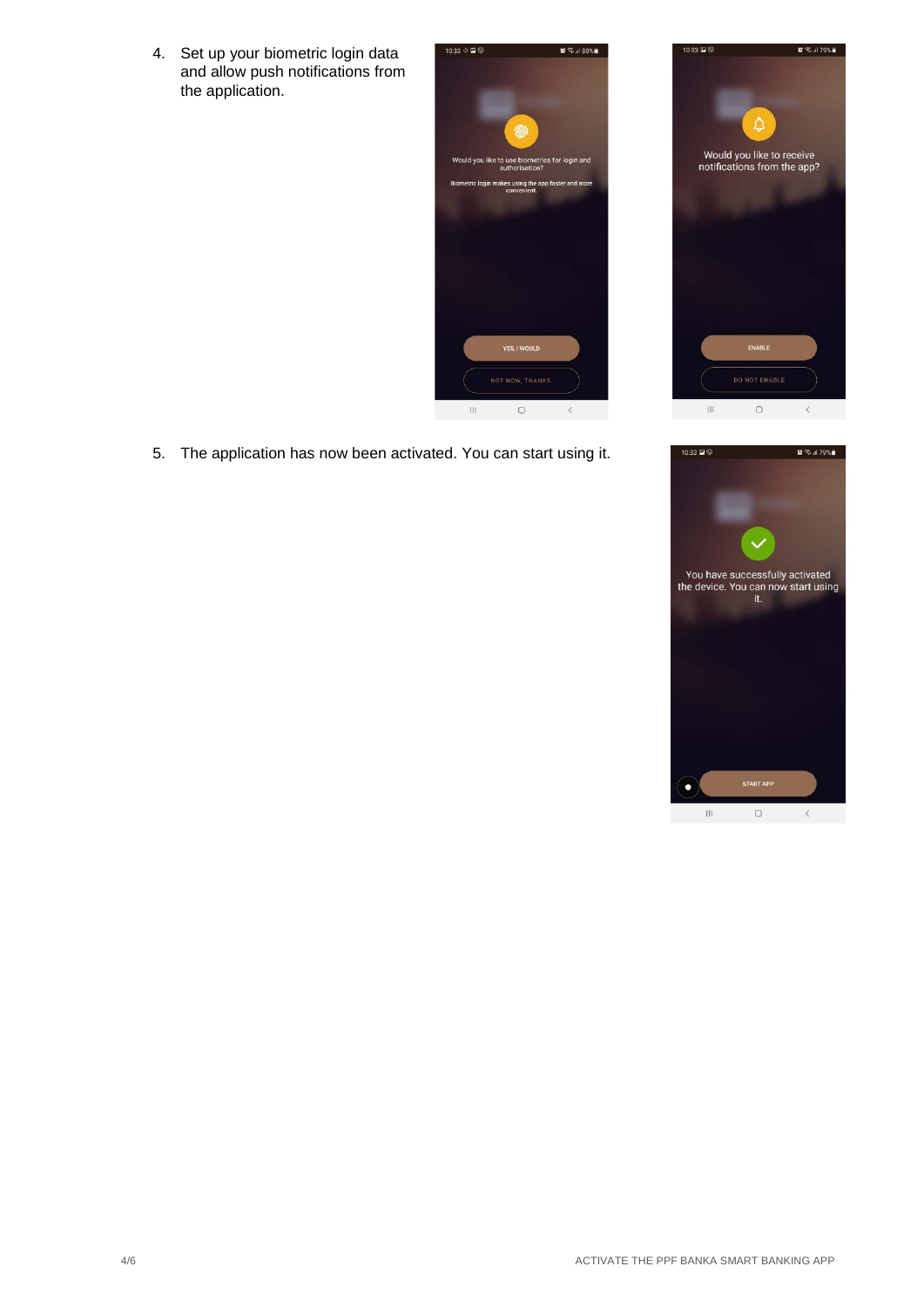## **c) Using a e-Token app**

1. Open the application, press "Log in" and enter your internet banking login details.



2. Select the "Token" authentication method and press "or log with e-Token", then confirm login details in e-Token app







3. Choose a four-digit PIN and set up your biometric login data